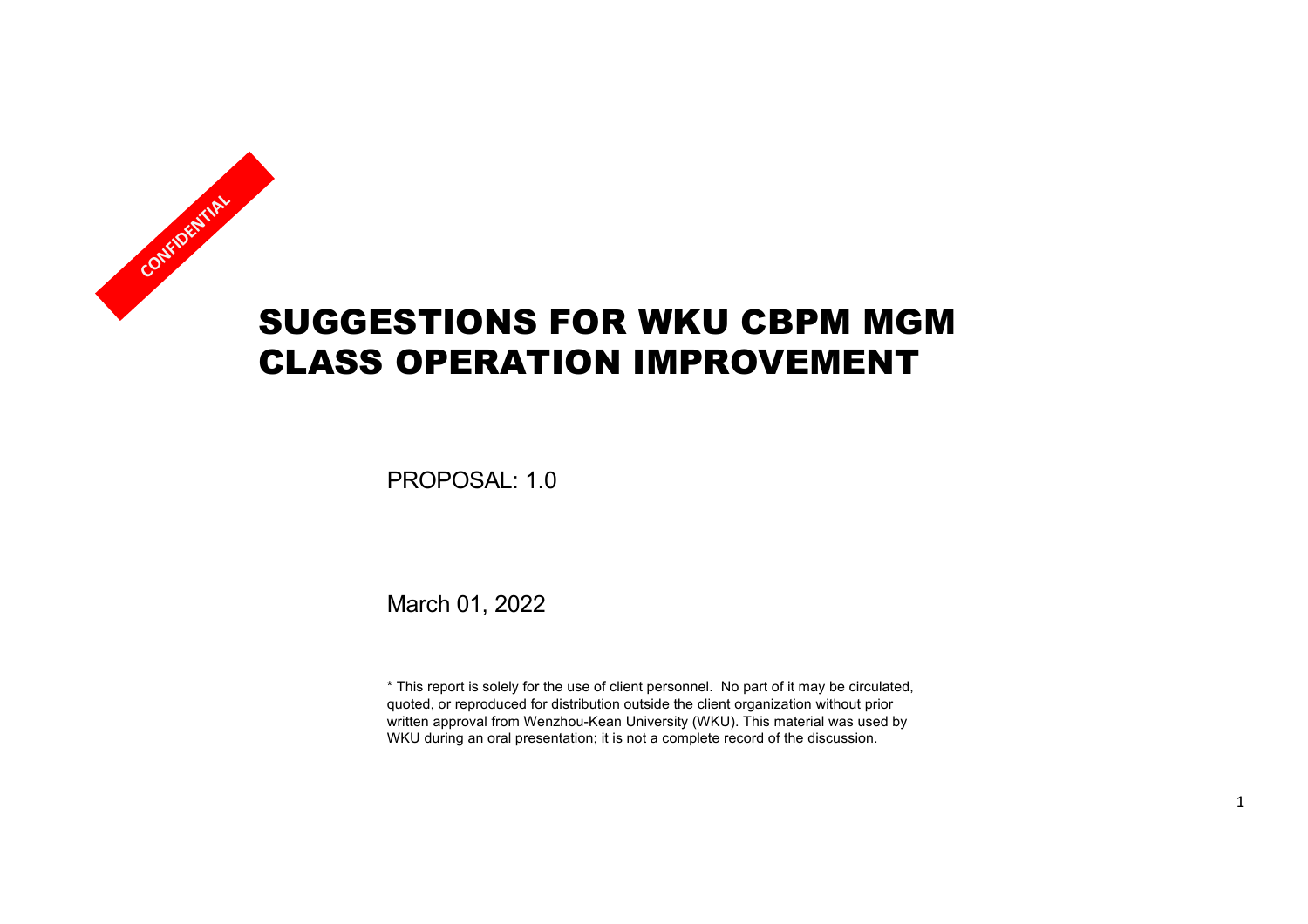### TABLE OF CONTENTS

**Q CLASS OPERATION IMPROVEMENT IDEAS** 

- o 1.1. AVOIDING OVERBOOKED CLASS & MISMATCHING CLASSROOM
- o 1.2. AVOIDING UNAPPROVED REGISTRATION
- o 1.3. AVOIDING NON-BUSINESS STUDENTS SWEEP "A"S FROM MGM COURSES
- q MINIMIZING MUDA (UNNECESSARY MOTION & TRANSPORTATION)
- q FAIR CLASS SCHEDULE ALLOCATION (MORE REGULAR DAY TIME

CLASSES) FOR MGM COURSE

- D IMPROVING PASS/PASS OPTION OPERATION
- q ESTABLISHING CLASS PROTOCOL UNDER PANDEMIC SITUATION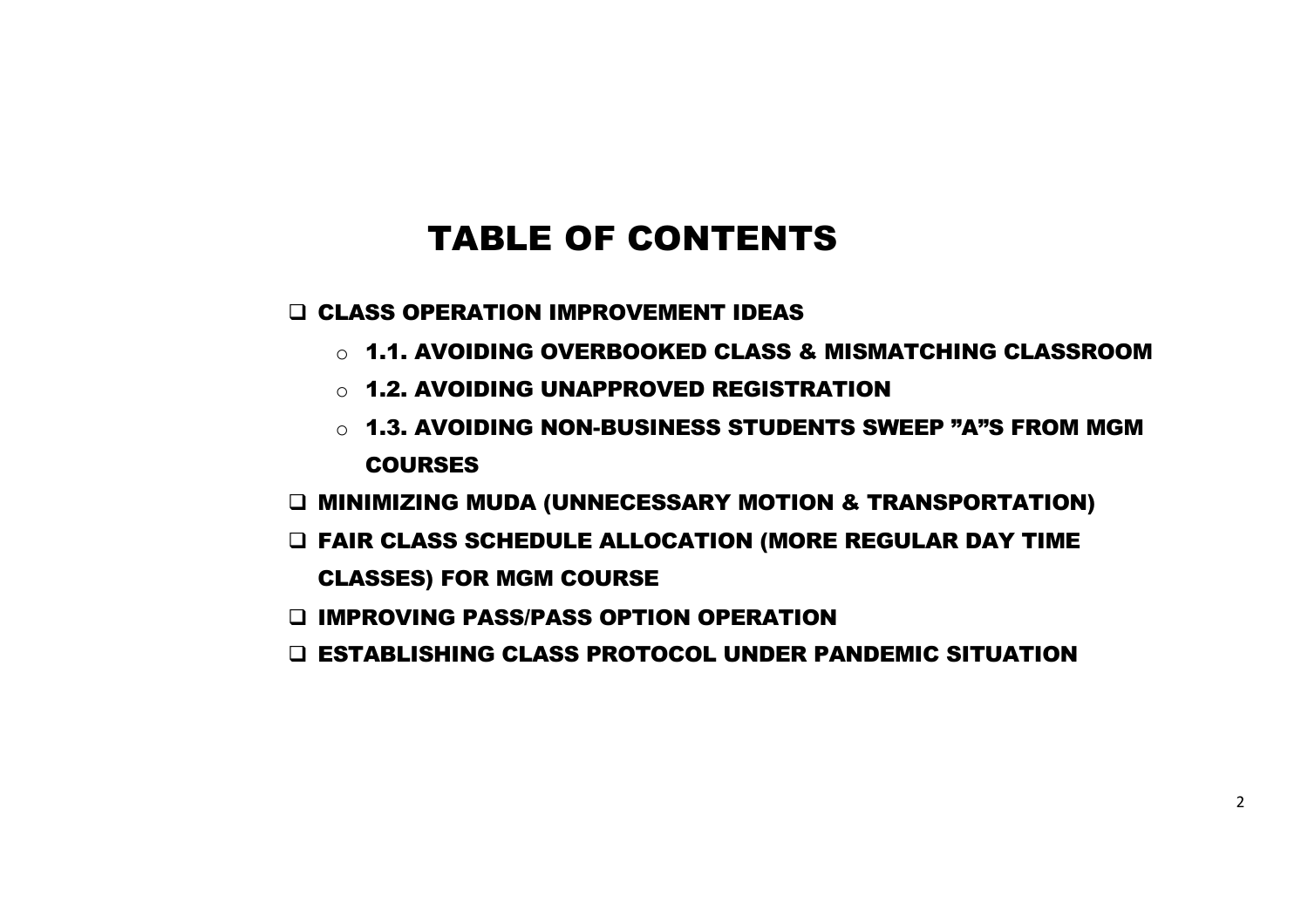#### **1.1. OVERBOOKING AND MISMATCHING CLASSROOMS**

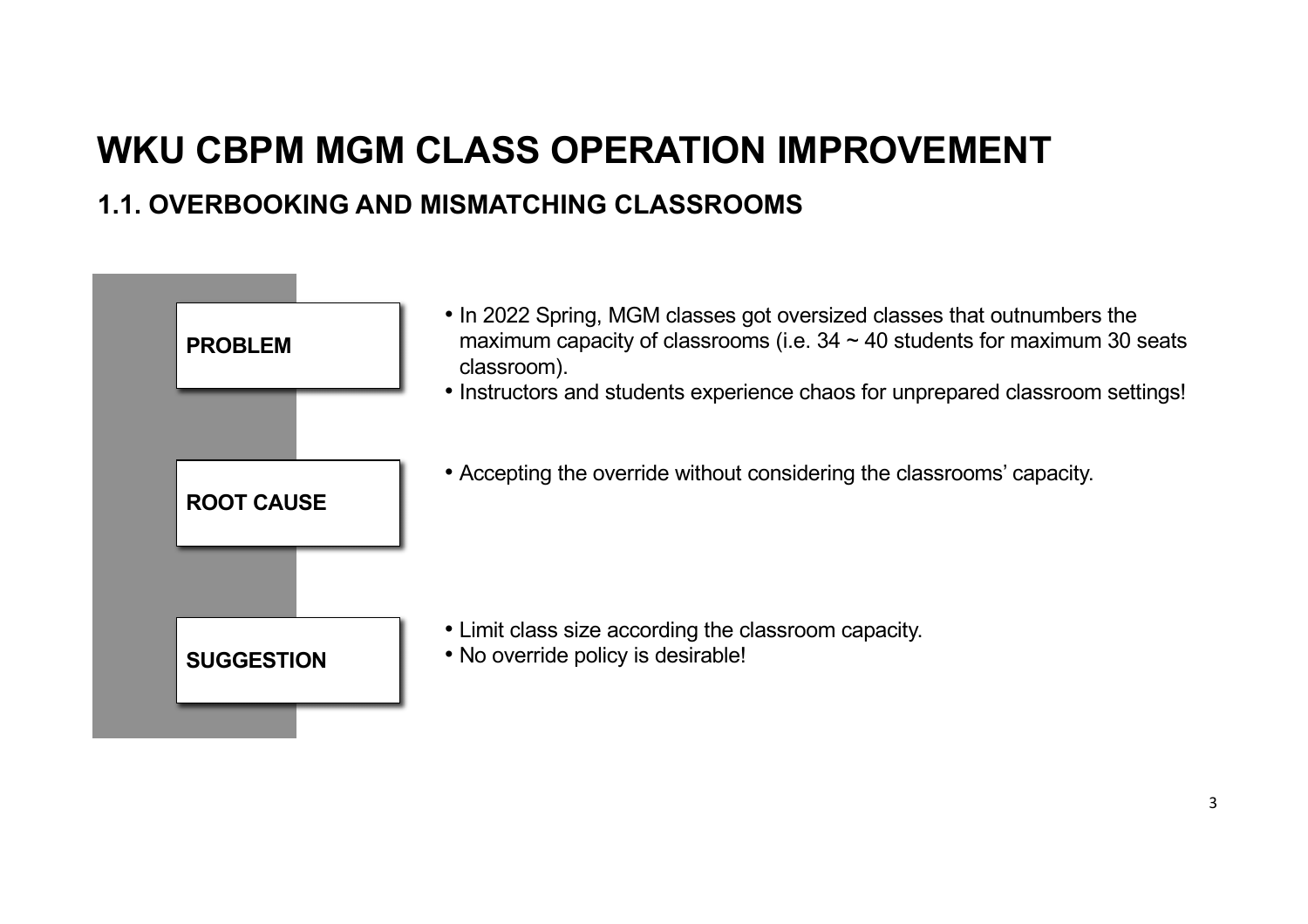#### **1.2. UNAPPROVED OVERRIDE / REGISTRATION CLASSES ISSUE**

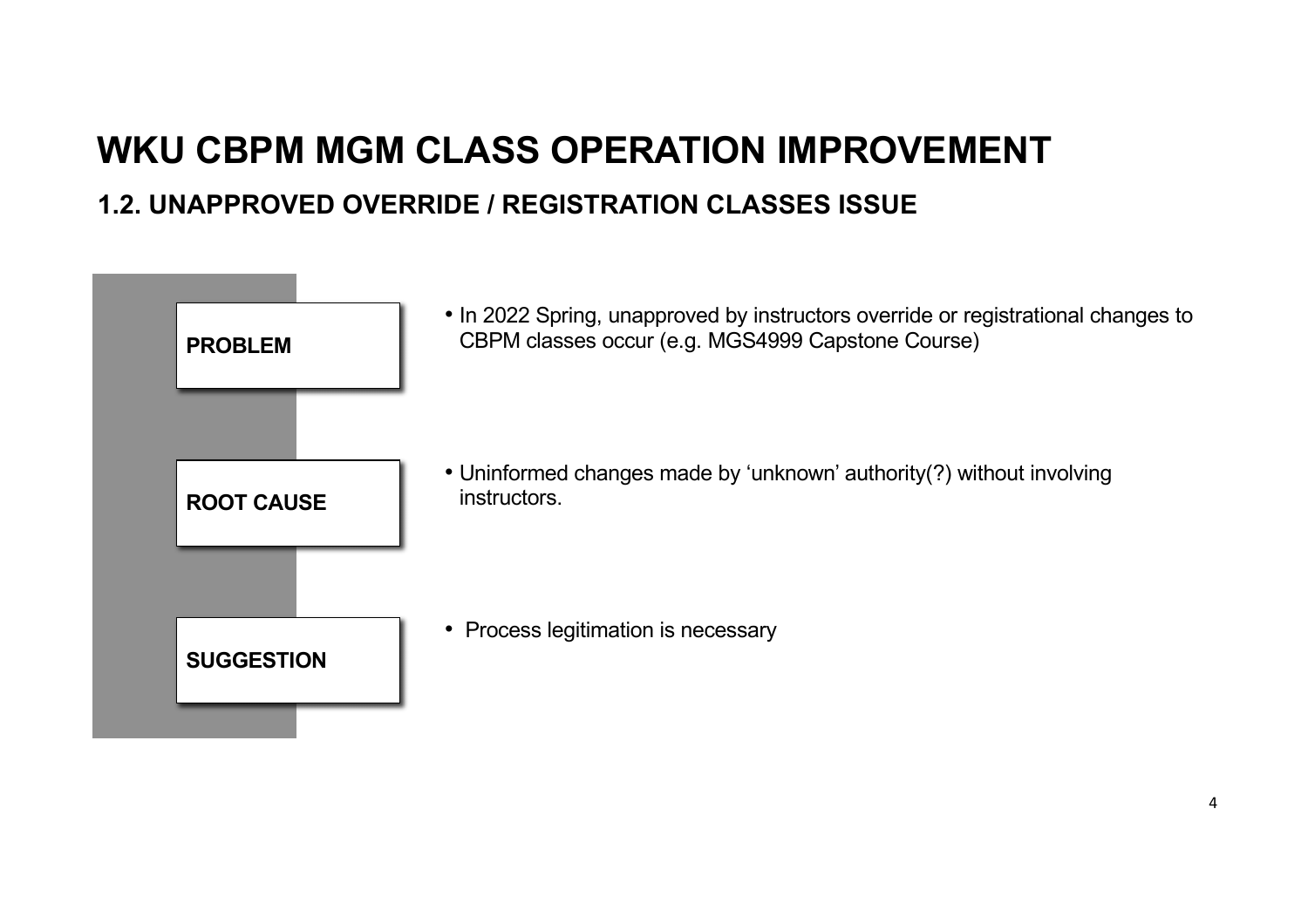## **WKU CBPM MGM CLASS OPERATION IMPROVEMENT 1.3. NON-BUSINESS STUDENTS SWEEP "A"S FROM MGM COURSES**

#### • In 2022 Spring, many non-business major students (e.g. Computer Science) students registered CBPM MGM Business Analytics Courses. And, they sweep "A" s from the course. **PROBLEM** • Non-Business College Students can register the MGM courses without controlling nor permission from the CBPM office / faculty (instructor)'s permission. **ROOT CAUSE** • Limit the inter-college course registration. • If a non-business students want to join the Business course, they need to get approval from CBPM office "AND" CBPM Instructors. **SUGGESTION**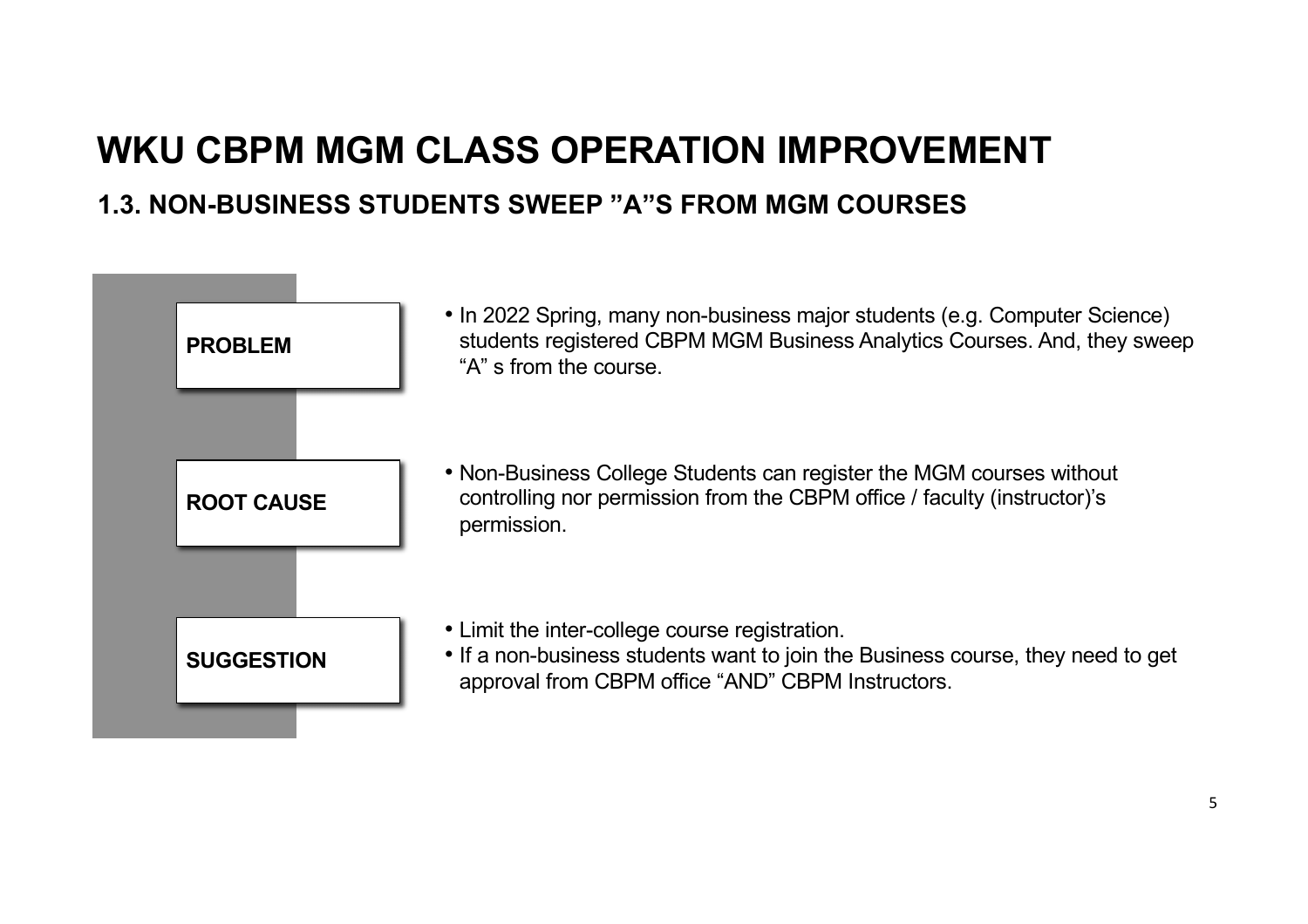## **WKU CBPM MGM CLASS OPERATION IMPROVEMENT 2. UNNECESSARY MOTION & TRANSPORATION OF TEACHERS**

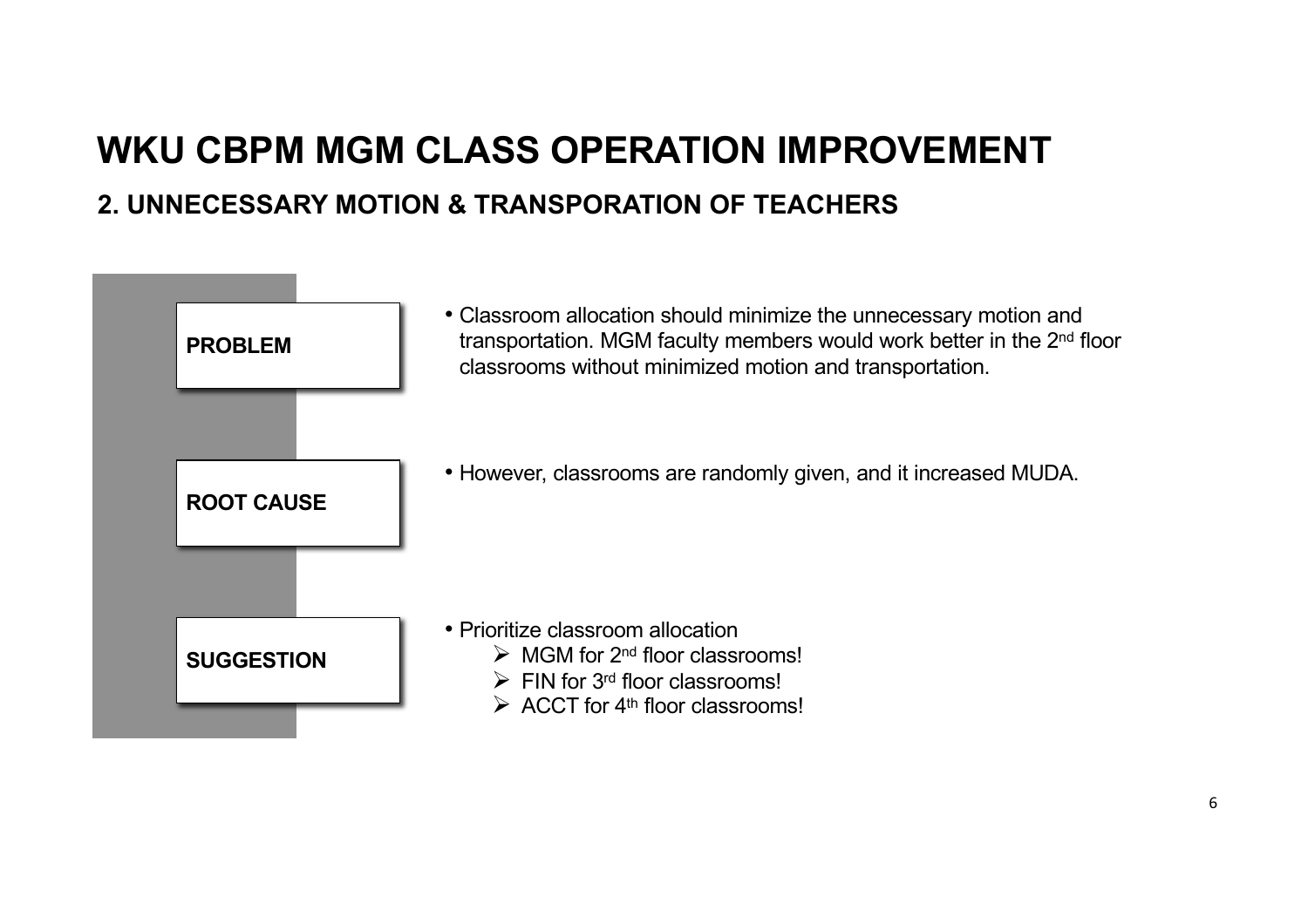#### **3. FAIR CLASS SCHEDULE FOR CBPM**

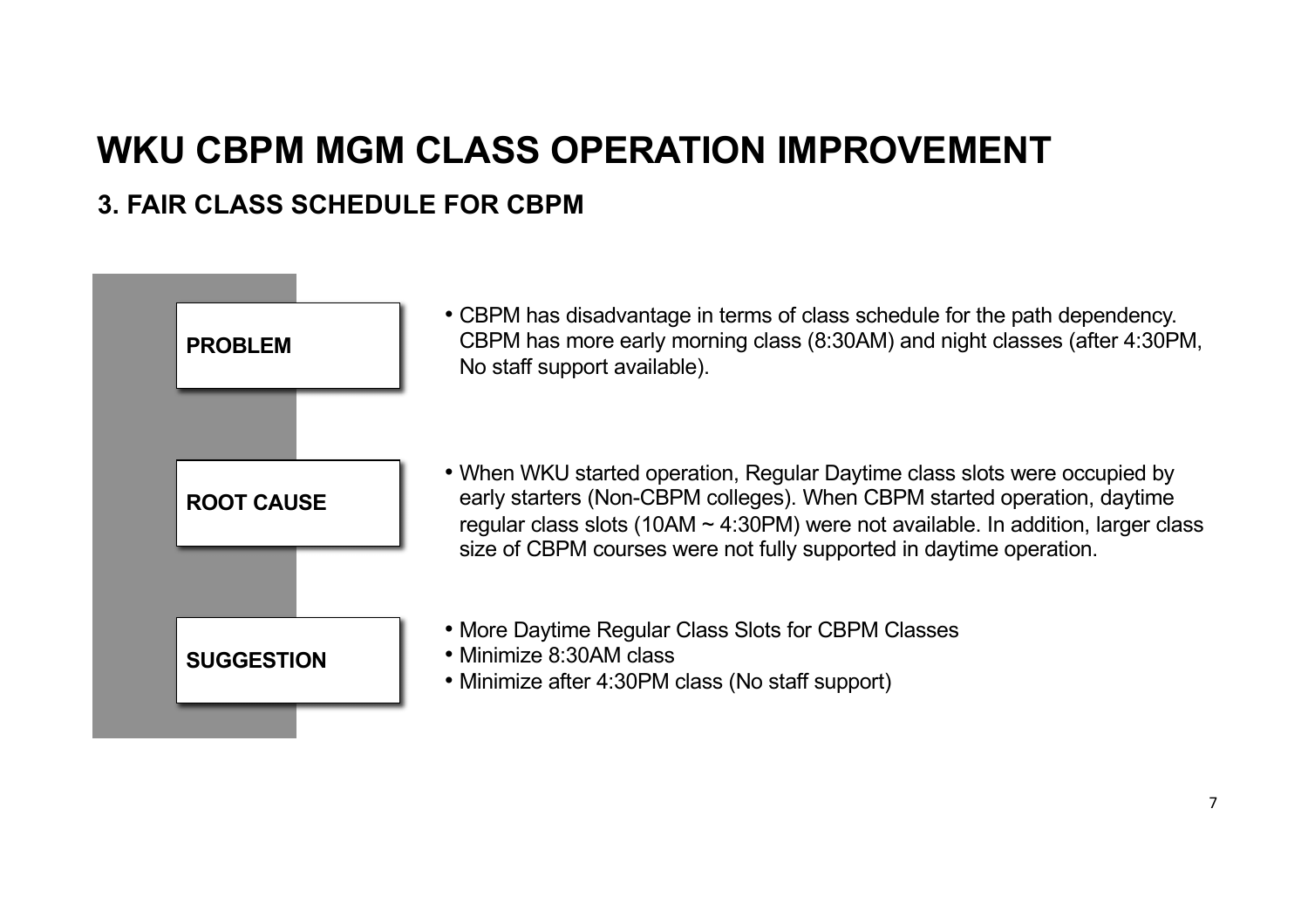#### **4. IMPROVING PASS/FAIL OPTION OPERATION**



- Pass/Fail option was introduced to accommodate "Remote" Class participants' learning and assessment issues. However, Pass/Fail option better not to exercised for Face-to-Face class for unfairness issues for participants.
- However, if the Pass/Fail option is necessary, we need to make it better.
- Currently ,Registra office only take the direct application of Pass/Fail option from a faculty advisor, not students. Faculty advisors have little situation knowledge, and we are suffering from "random, irritating, disruptive, and unpredictable" request from students in the avocational time.
- Let students take a responsibility of the application of Pass/Fail to Registra office
- **SUGGESTION** Faculty members can check and sign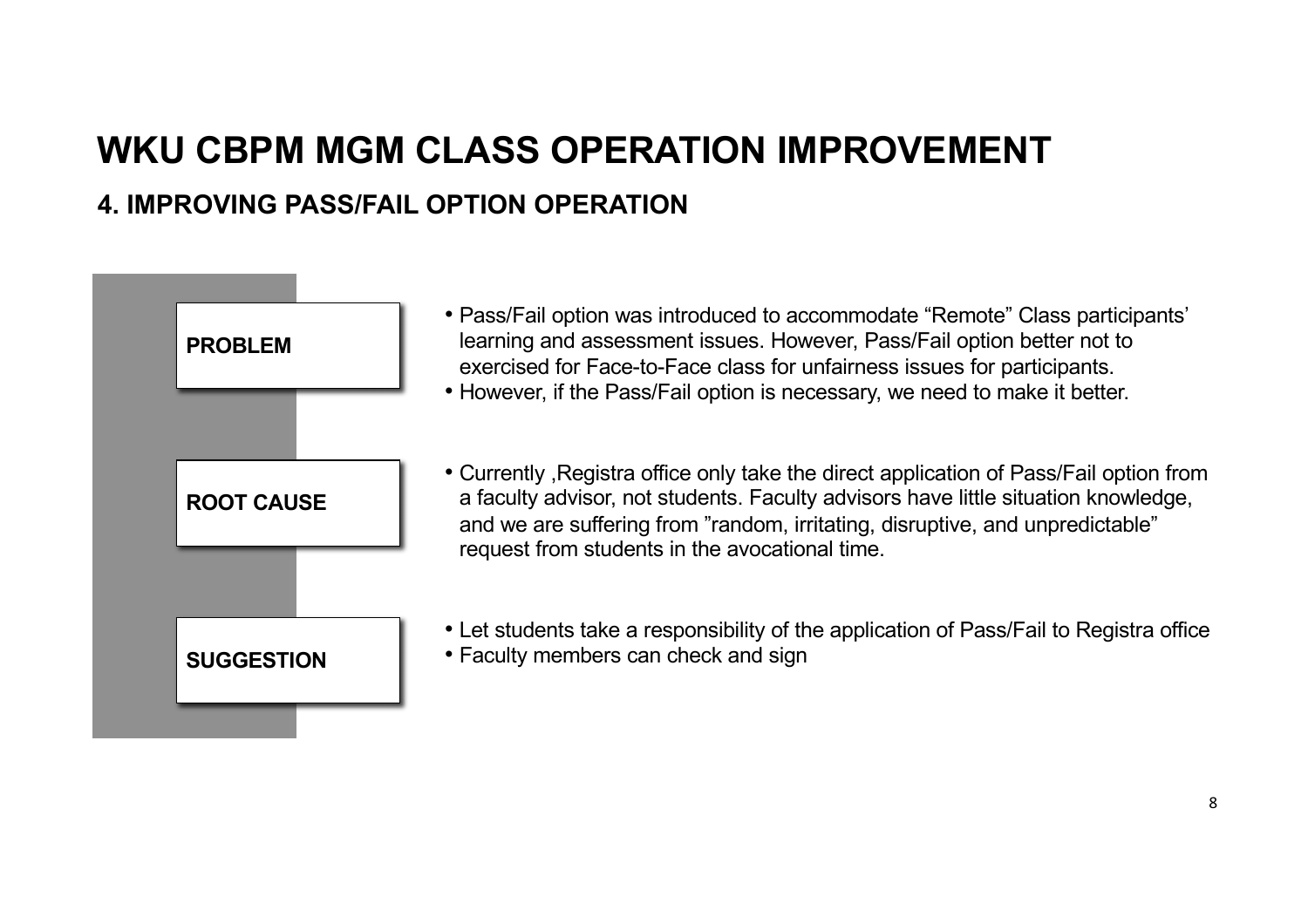#### **5. ESTABLISHING CLASS PROTOCOL UNDER THE PANDEMIC**